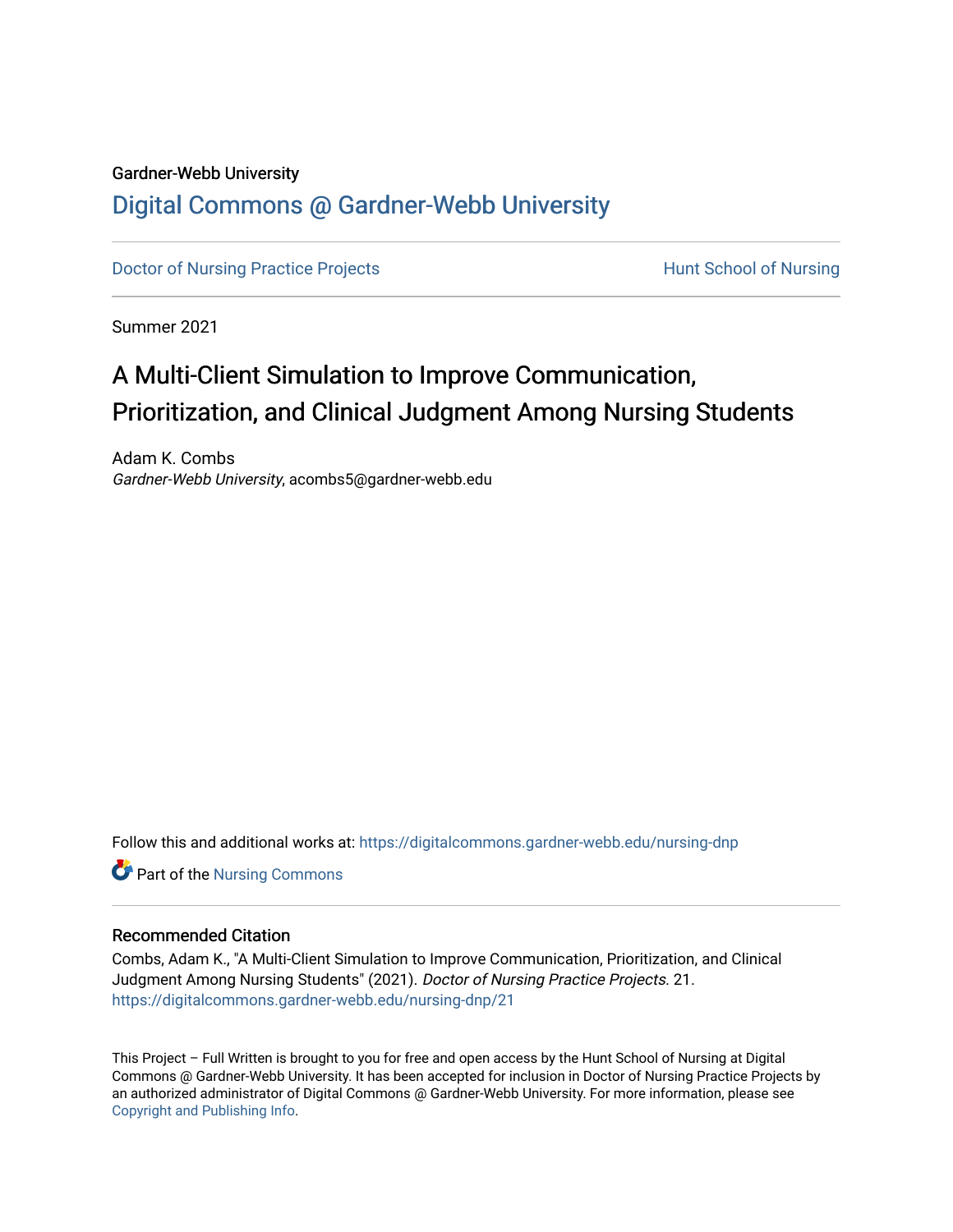# **A Multi-Client Simulation to Improve Communication, Prioritization, and Clinical Judgment Among Nursing Students**

Adam K. Combs

A project submitted to the faculty of

Gardner-Webb University Hunt School of Nursing

in partial fulfillment of the requirements for the degree of

Doctor of Nursing Practice

2021

Submitted by: Approved by:

Adam K. Combs, MSN, RN, CPAN, CHSE Dr. Tracy Arnold, DNP, RN

\_\_\_\_\_\_\_\_\_\_\_\_\_\_\_\_\_\_\_\_\_ \_\_\_\_\_\_\_\_\_\_\_\_\_\_\_\_\_\_\_\_

Date Date Date

\_July 15, 2021\_\_\_\_\_\_\_\_\_\_\_\_\_\_\_\_\_\_\_\_\_\_ \_July 15, 2021\_\_\_\_\_\_\_\_\_\_\_\_\_\_\_\_\_\_\_\_\_\_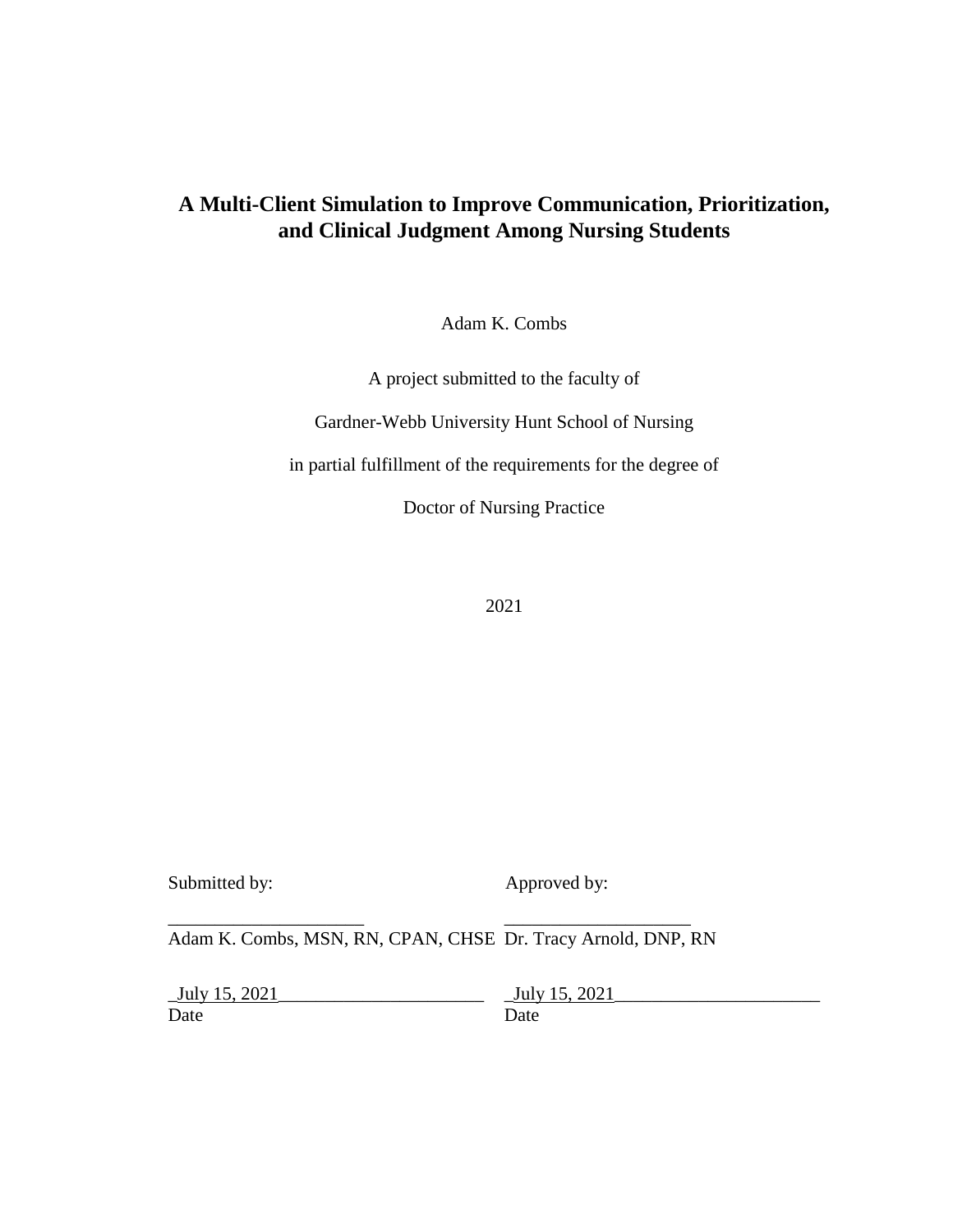#### **Acknowledgements**

I have to begin by first acknowledging my sincere appreciation for the love and support shown by my wife, Marielle, on this educational journey. It has been an incredible opportunity to navigate this journey with you and I am so proud of all you have accomplished! I am forever grateful for Dr. Sharon Creed-Hall and her expertise in simulation, which proved beneficial in guiding the project design and implementation. I hope to keep her memory alive through my work in simulation. My sincere gratitude to Dr. Tracy Arnold for stepping in after Dr. Hall's passing to ensure a seamless transition as I completed my project. Dr. Arnold provided substantial support and editing assistance through the end of the project. I am forever grateful for her support. I want to thank the Lord for the opportunity to obtain my Doctorate in Nursing Practice from the Hunt School of Nursing and the leadership provided by all of the nursing faculty. Finally, my appreciation to my family for their support through my educational journey.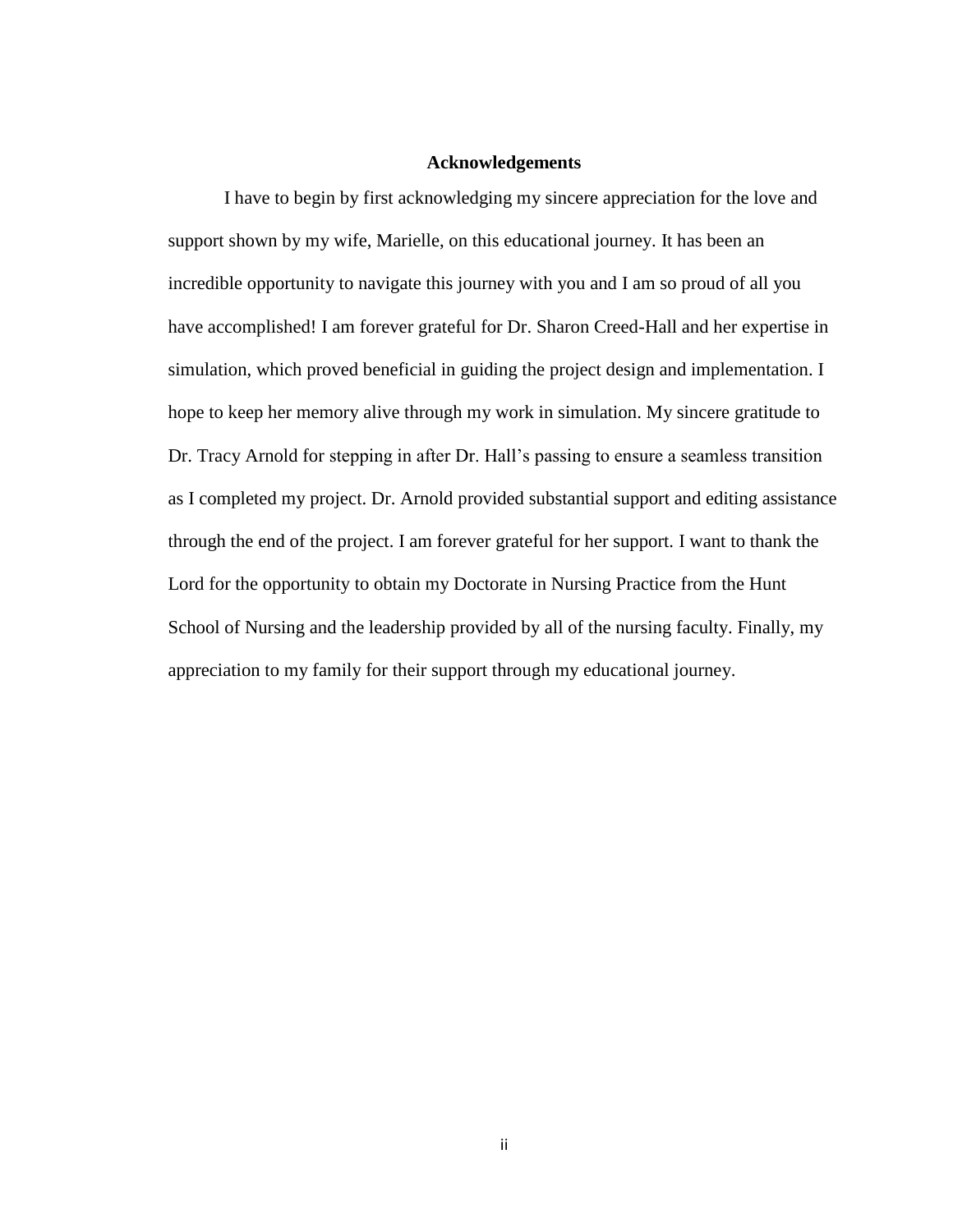©Adam K. Combs 2021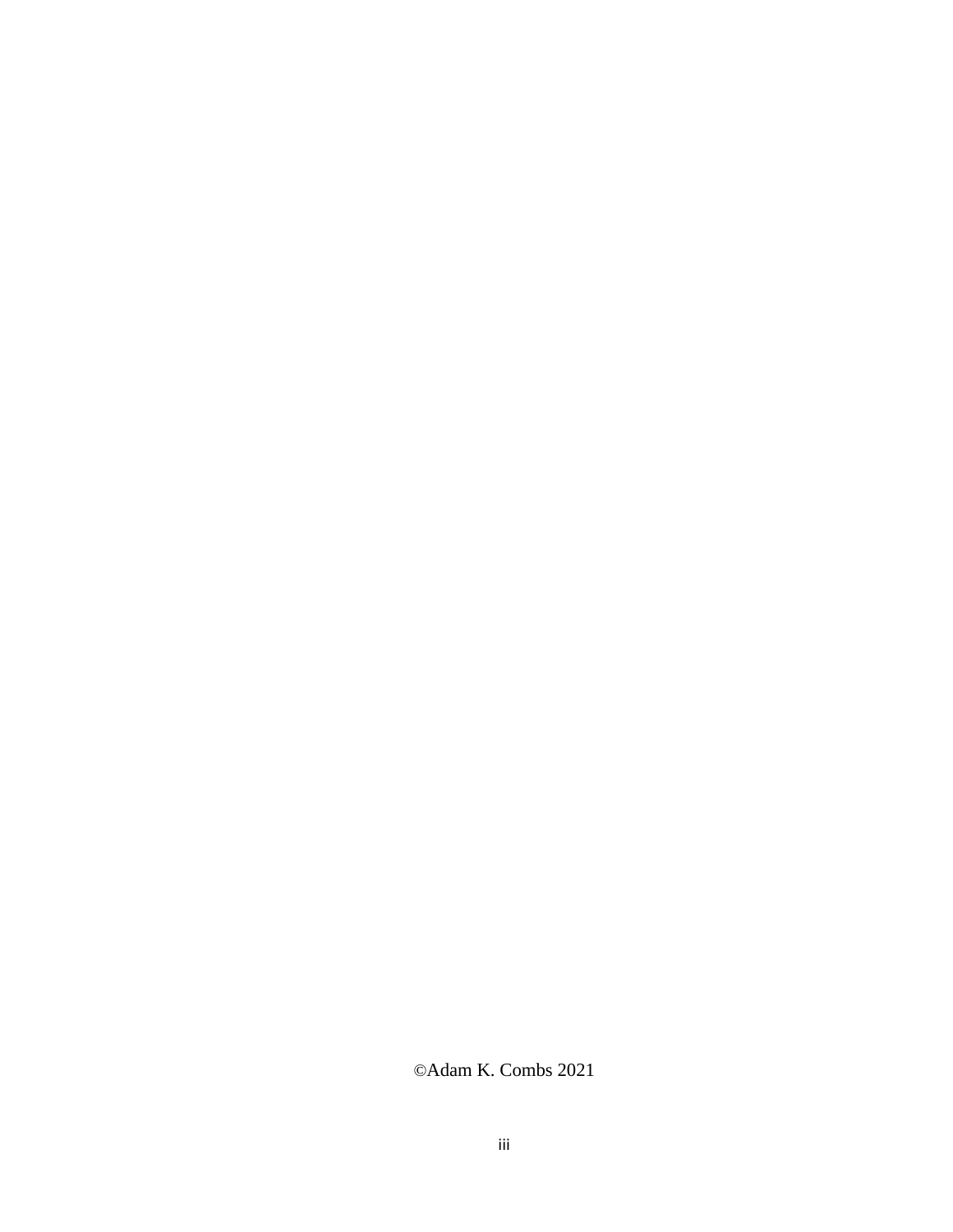All Rights Reserved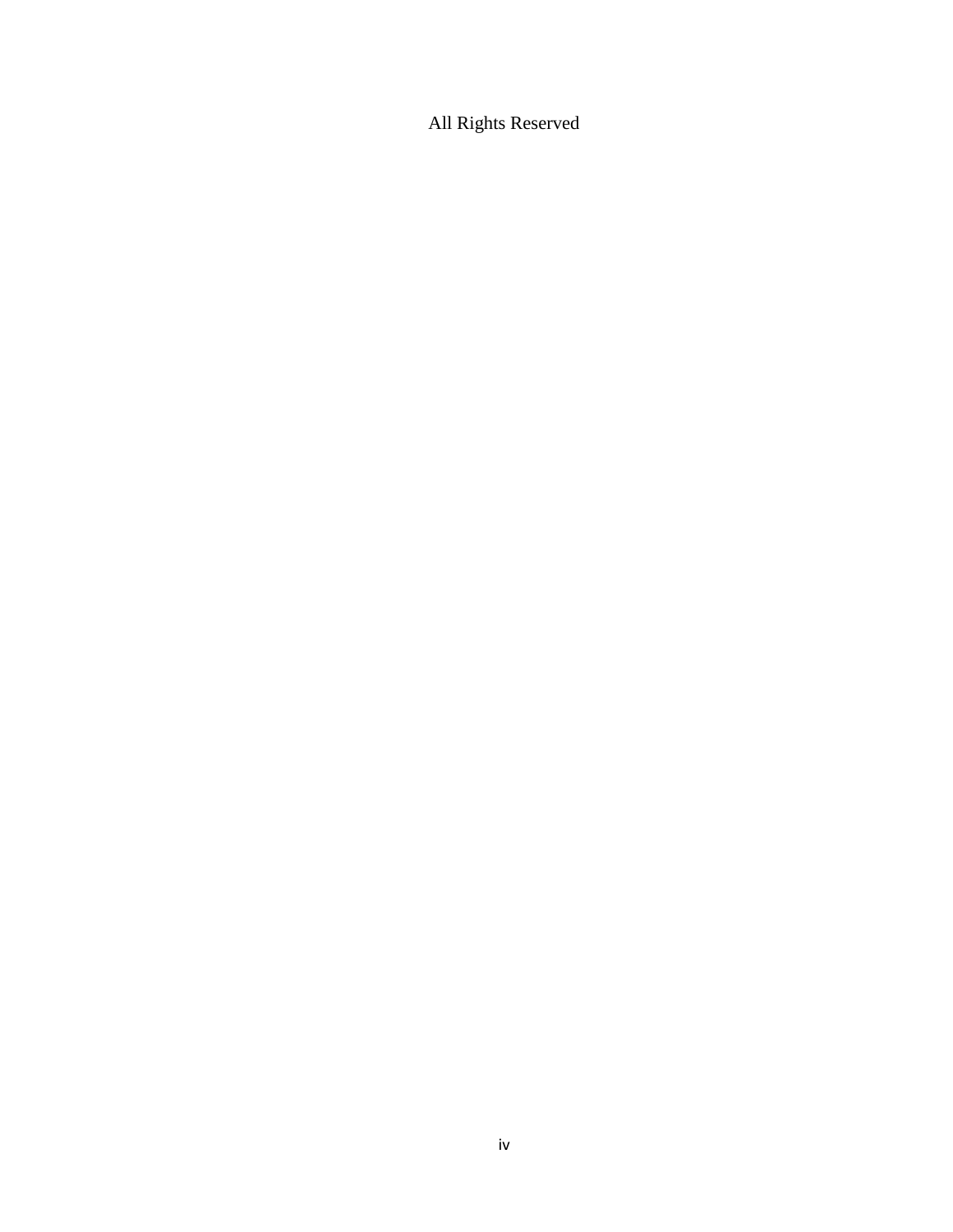# **A Multi-Client Simulation to Improve Communication, Prioritization, and Clinical Judgment Among Nursing Students**

## **Abstract**

Background: Hospital administrators have noted a lack of clinical judgment in novice nurses, which can result in negative client outcomes. This paper describes the implementation of a multi-client simulation experience with the purpose of determining if the experience improved communication, prioritization, and clinical judgment.

Method: A descriptive, pretest postest study, using the National League for Nursing (NLN) Jeffries Simulation Theory, examined the perceived competence of 37 senior level Associate Degree Nursing students.

Intervention: The participants rated their perceived competence on the Perceived Competence Scale and were scored on the ISBAR Interprofessional Communication Rubric (IICR) and the Lasater Clinical Judgment Rubric (LCJR).

Results: Participants felt an increase in their perceived competence in communication, prioritization, and clinical judgement. The average score on the IICR was 7.70 out of 15 and most students scored developing on the LCJR.

Conclusion: The findings support the benefit of a multi-client simulation experience to improve communication, prioritization, and clinical judgment in nursing students.

# **Key Words**

Multi-client simulation, Communication, Prioritization, Clinical judgment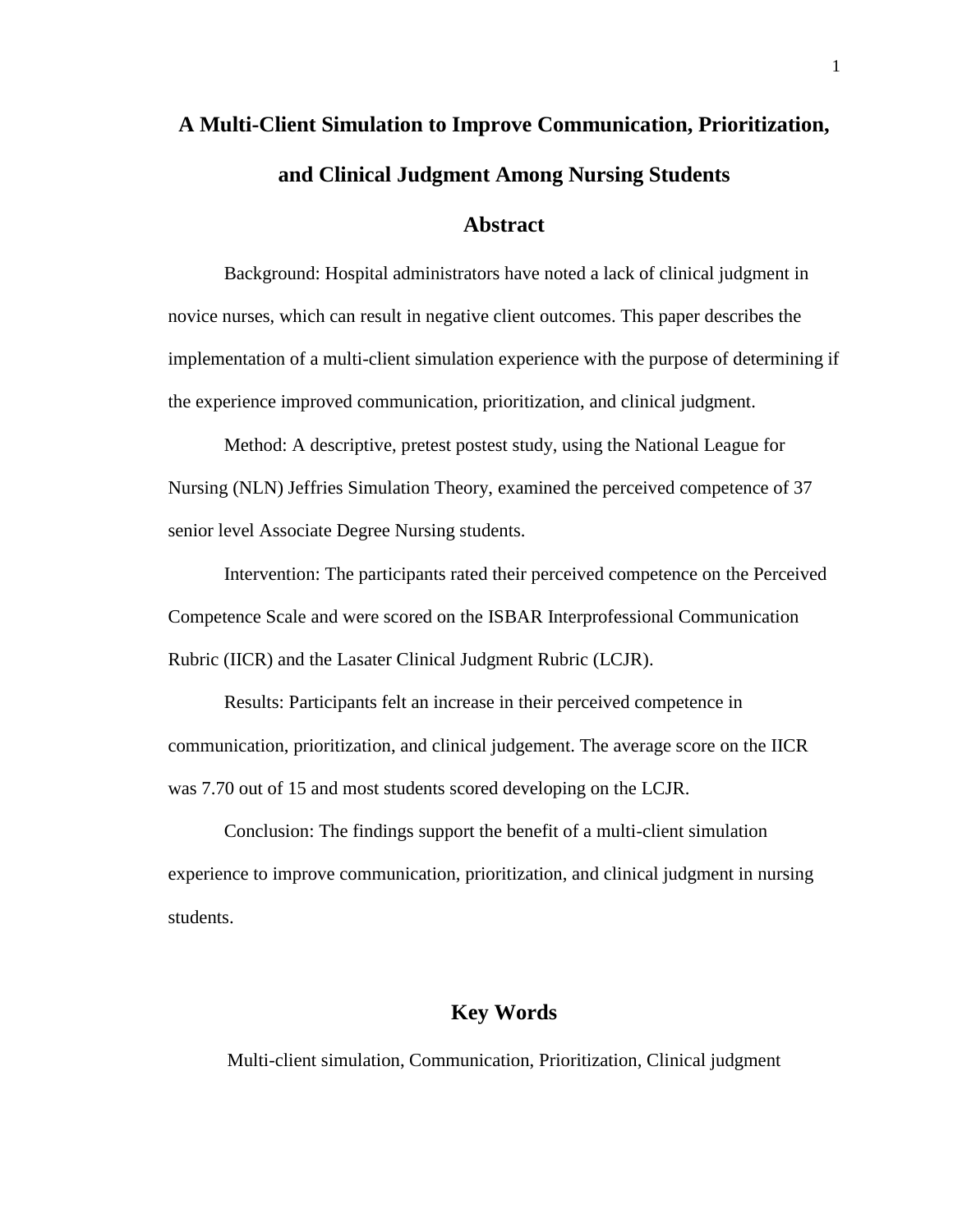# **A Multi-Client Simulation to Improve Communication, Prioritization, and Clinical Judgment Among Nursing Students**

# **Introduction**

According to Oiler et al. (2018), 90% of academic nurse leaders feel new nurse graduates are ready to provide safe, effective client care, while only 10% of hospital executives feel likewise. Poor communication, inability to prioritize client care, and lack of clinical judgment skills have been shown to have a negative impact on client outcomes (Hunter & Arthur, 2016; Lapkin et al., 2010; Monagle et al., 2018). Novice nurses tend to be more reactive, putting the cues together after the event, rather than being proactive and noticing cues as they develop. To effectively prepare new graduate nurses to assimilate into complex work environments, nurse educators must utilize effective teaching strategies that foster the development of strong communication, prioritization, and clinical judgment skills. Simulation-based learning experiences have been identified as an effective teaching strategy to promote these skills among nursing students (Foronda et al., 2015; Jensen, 2013; Macauley et al., 2017). This project utilized a multi-client simulation experience to assist nursing students with enhancing communication, prioritization, and clinical judgment skills during their final semester of an Associate Degree Nursing (ADN) program.

#### **Problem Recognition**

Clinical judgment skills are fundamentally essential to delivery of safe, effective nursing care (Harmon & Thompson, 2015). Muntean (2012) notes 65% of adverse events occurring in the inpatient setting are results of poor clinical decision making, with many of those nursing care errors linked to novice nurses. The decision making abilities of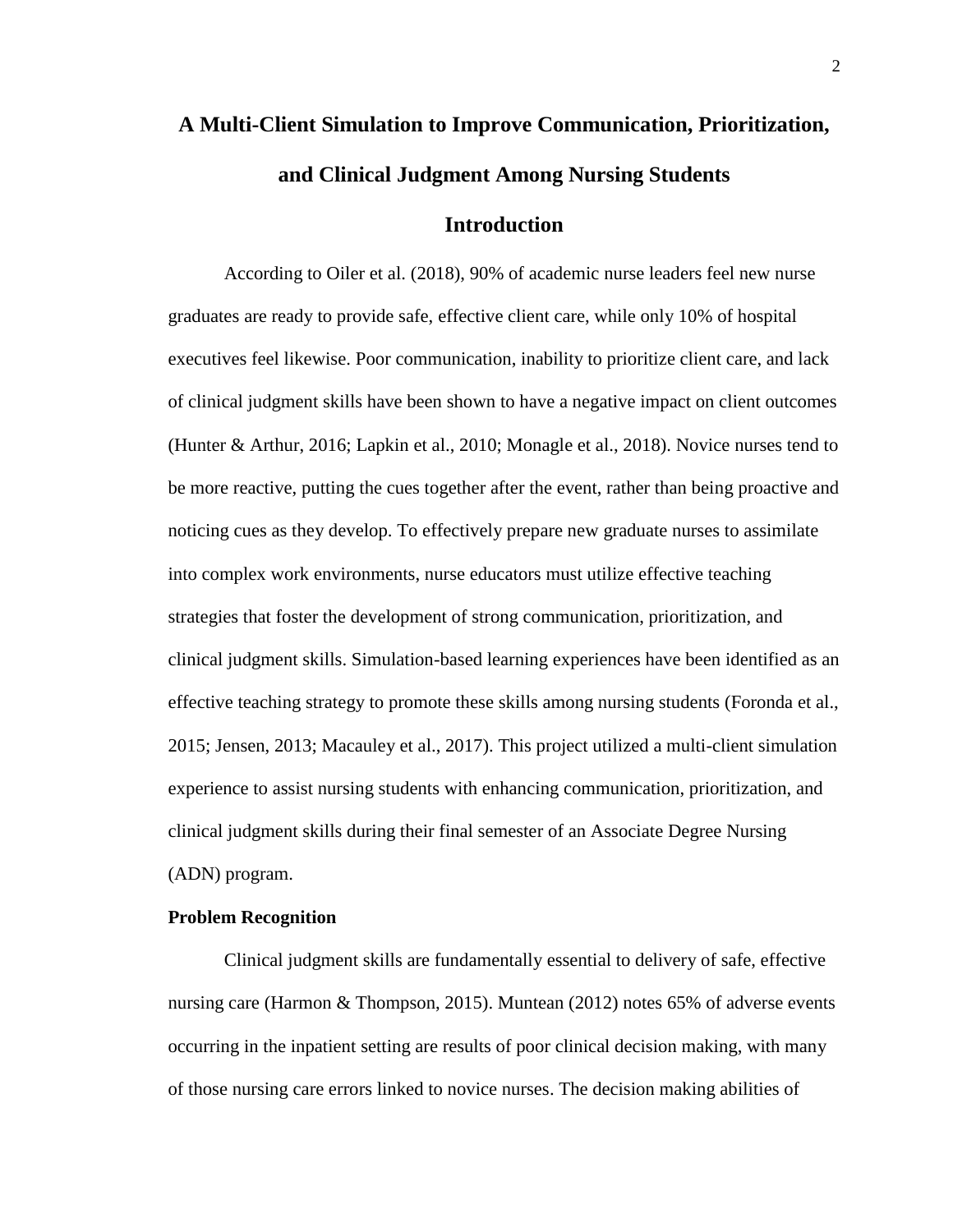newly licensed nurses is inadequate and only 20% of employers feel their new nurses have satisfactory clinical decision making skills (Muntean, 2012). In addition to poor clinical decision making, novice nurses demonstrated poor communication skills, resulting in adverse events (Muntean, 2012). Macauley et al. (2017) found simulation was as effective as traditional education, whether didactic or clinical experiences, in improving clinical judgment skills.

Research has identified a lack of communication, prioritization, and clinical judgment skills among new graduate nurses for many years (Hunter & Arthur, 2016; Koharchik et al., 2015; Lapkin et al., 2010). Wagner et al. (2018) noted, nearly 70% of patient safety events related back to communication failures, thus highlighting the need to improve interprofessional communication.

Communication is an essential element in healthcare delivery. It is imperative for nursing students to learn effective communication to provide high-quality safe client care (Sowko et al., 2019). In addition to improving communication among nursing students, emphasis on client care prioritization is needed. Another important skill new graduate nurses need to develop along with communication and prioritization is clinical judgment. Lapkin et al. (2010) notes 70% of new graduate nurses in the United States scored at an unsafe level when assessing clinical judgment. Clinical judgment is deemed an important skill because it correlates directly with the client outcome. Clinical judgment is best learned with multiple clients in a clinical learning environment (Jessee, 2018; Oiler et al., 2018).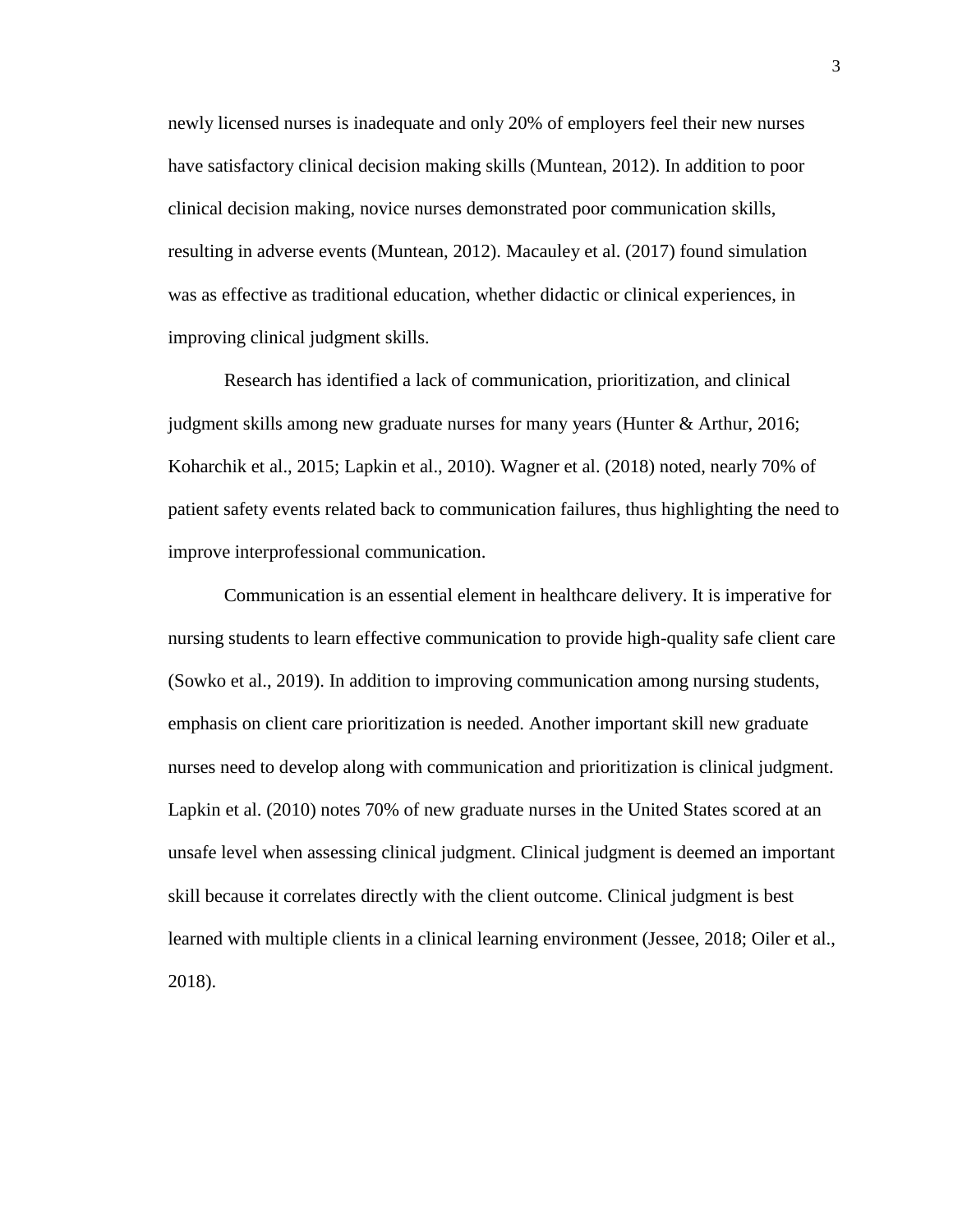Therefore, the implementation of a multi-client simulation for nursing students to practice their communication, prioritization, and clinical judgment skills in a safe, nonpunitive environment was implemented to assess senior nursing students.

#### **Available Knowledge**

A search of the literature using the Cumulative Index to Nursing and Allied Health Literature (CINAHL) Complete and ProQuest was completed. Keywords used included "clinical reasoning", "clinical reasoning AND nursing education", "clinical reasoning AND simulation", "multi-patient simulation" and "clinical reasoning AND multi-patient simulation". A date limit was set to 2010-2020.

Hunter and Arthur (2016) note graduate nurses do not have the clinical judgment skills to provide safe, effective nursing care. When nurses lack clinical judgment skills, client safety is compromised resulting in poor client outcomes, while good clinical judgment skills impact client outcomes positively (Lapkin et al., 2010). Dreifuerst (2012) notes the increasing complexity of clients require nurses to have superb clinical judgment skills. It is important for nurses, both new graduates and experienced, to engage in lifelong learning practices to continue developing their clinical judgment skills facilitating effective client-centered outcomes (Koharchik et al., 2015).

Harmon and Thompson (2015) recommend faculty create more ways to develop clinical judgment skills among students rather than emphasizing critical thinking. Forsberg et al. (2014) note clinical judgment is facilitated through thinking strategies such as "pattern recognition, judging values, providing explanations, formation relationships, and drawing conclusions" (p. 538), which must be taught and come with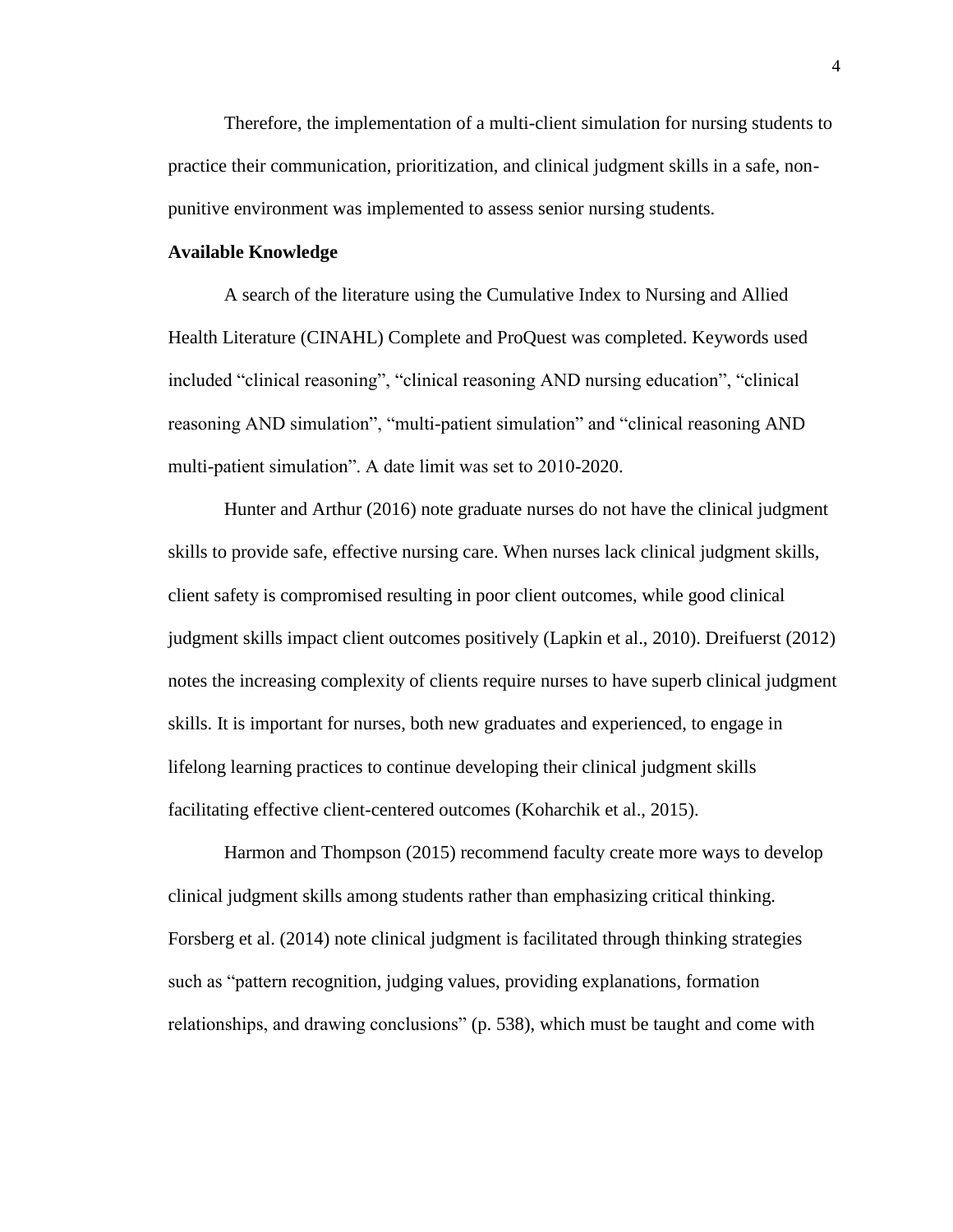experience. Clinical judgment combines theoretical knowledge and skills while using the nursing process to provide client care (Harmon & Thompson, 2015).

Macauley et al. (2017) discuss the importance of promoting clinical decision making, clinical judgment, and critical thinking throughout healthcare programs, identifying simulation as a successful educational method to improve the skills. Jensen (2013) notes the struggle many nursing faculty have in assessing nursing students' clinical judgment due to experienced nurses taking over the situation in actual client care environments. However, in the simulated environment faculty are able to better evaluate the students' clinical judgment (Jensen, 2013). The Lasater Clinical Judgment Rubric (LCJR) was found to be beneficial for self-assessment by the students, as well as assessment by the faculty involved in the simulation experience (Jensen, 2013).

Poor clinical judgment skills result in failure to detect an impending change in the client's condition. Levett-Jones et al. (2010) notes the use of teaching clinical judgment in the simulated environment with manikins or standardized clients, while also noting the active engagement that is required through deliberate practice, plus reflection.

Gonzalez (2018) notes the importance of focused assessment skills and clear, concise communication as important for clinical judgment. Communication barriers have long existed in healthcare. Nursing students must become confident and skilled in their communication with other members of the interprofessional team (Levett-Jones et al., 2010). Foronda et al. (2016) note several frustrations physicians identify when communicating with nurses, some of which include disorganization of information, illogical flow of content, and delay of getting to the point. Nurses identified frustrations with physician communication, which included lack of structure and standardization,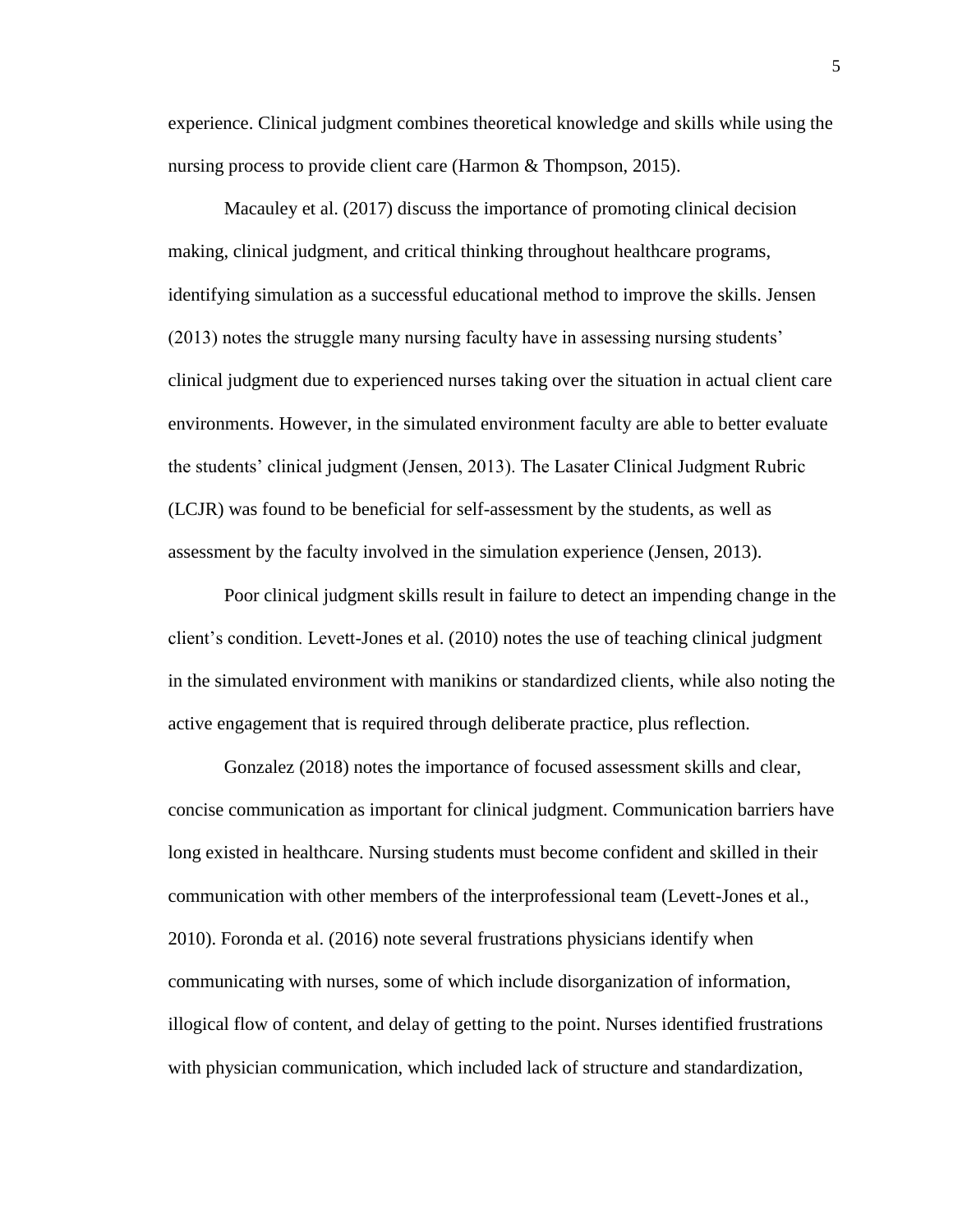wanting to provide a recommendation, but lacking authority, and lack of confidence. Using a standardized communication tool, such as the Situation, Background, Assessment, Recommendation (SBAR) tool, is helpful to healthcare professionals by providing a format to guide their communication. SBAR has been proven to improve communication, ensure the healthcare team is working together, and flatten the power difference (Foronda et al., 2016). Research has supported that the SBAR communication model is a highly effective communication tool to improve interprofessional communication with consideration of it being touted the gold standard in communication training (Foronda et al., 2016). The need for increased communication efforts using simulation and standardized communication tools, as well as introducing the content earlier in the education settings is evident (Foronda et al., 2016). Levett-Jones et al. (2010) note the delivery of safe healthcare relies on effective communication between members of the interprofessional team.

#### **Framework**

The National League for Nursing (NLN) Jeffries Simulation Theory and International Nursing Association of Clinical Simulation and Learning (INACSL) Standards of Best Practice: Simulation<sup>SM</sup> were used to guide this multi-client simulation experience.

There are five components to the NLN Jeffries Simulation Theory, which include teacher, students, educational practices, simulation design characteristics, and outcomes (Jeffries, 2005). While simulation learning experiences are student-centered, the teacher acts as a facilitator or an evaluator. The student has to be motivated and self-directed throughout the simulation experience, which is more easily achieved when the student is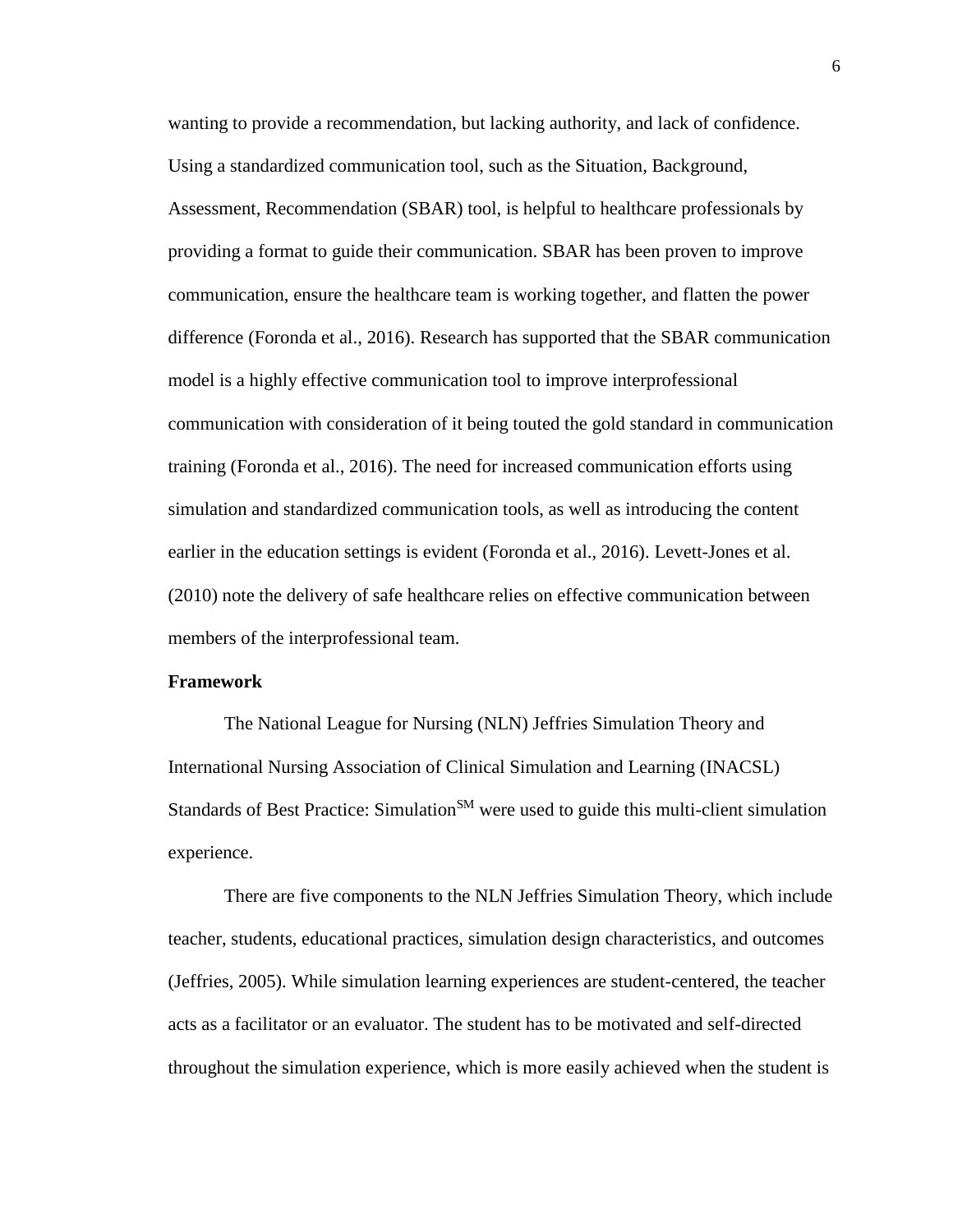aware of the expectations of the simulation learning experience (Jeffries, 2005). The educational practices concept of the framework is further broken into active learning, prompt feedback, student/faculty interaction, collaborative learning, high expectations, diverse learning styles, and time on task (Jeffries, 2005). Simulation provides the student with an active learning environment, which is proven to enhance critical thinking, and allows the teacher to assess the learner's decision making skills (Jeffries & Rogers, 2007).

Feedback is an important aspect of the simulation that encourages active learning and helps guide the student. Jeffries (2005) notes feedback should be used in a constructive manner to build on the knowledge the student already possesses and to assist in their confidence. When a simulation incorporates collaborative learning, the simulation learning experience promotes teamwork and collegiality among students, while encouraging them to work together to solve problems and share in the decision making process (Jeffries, 2005). Furthermore, Jeffries (2005) identifies students felt an increase in their confidence to critically think, while also being able to observe the thought processes of their peers and realizing there is not always a single correct course of action.

The International Nursing Association for Clinical Simulation and Learning (INACSL) Standards of Best Practice: Simulation guides simulation educators in designing, implementing, and evaluating simulation experiences. Since the multi-client simulation experience was written by the author, the INACSL Standards of Best Practice: Simulation were used to facilitate the writing. The first of the INACSL Standards of Best Practice: Simulation is Simulation Design, which aligns with the NLN Jeffries Simulation Theory. The student has to prioritize the nursing assessments and be able to provide care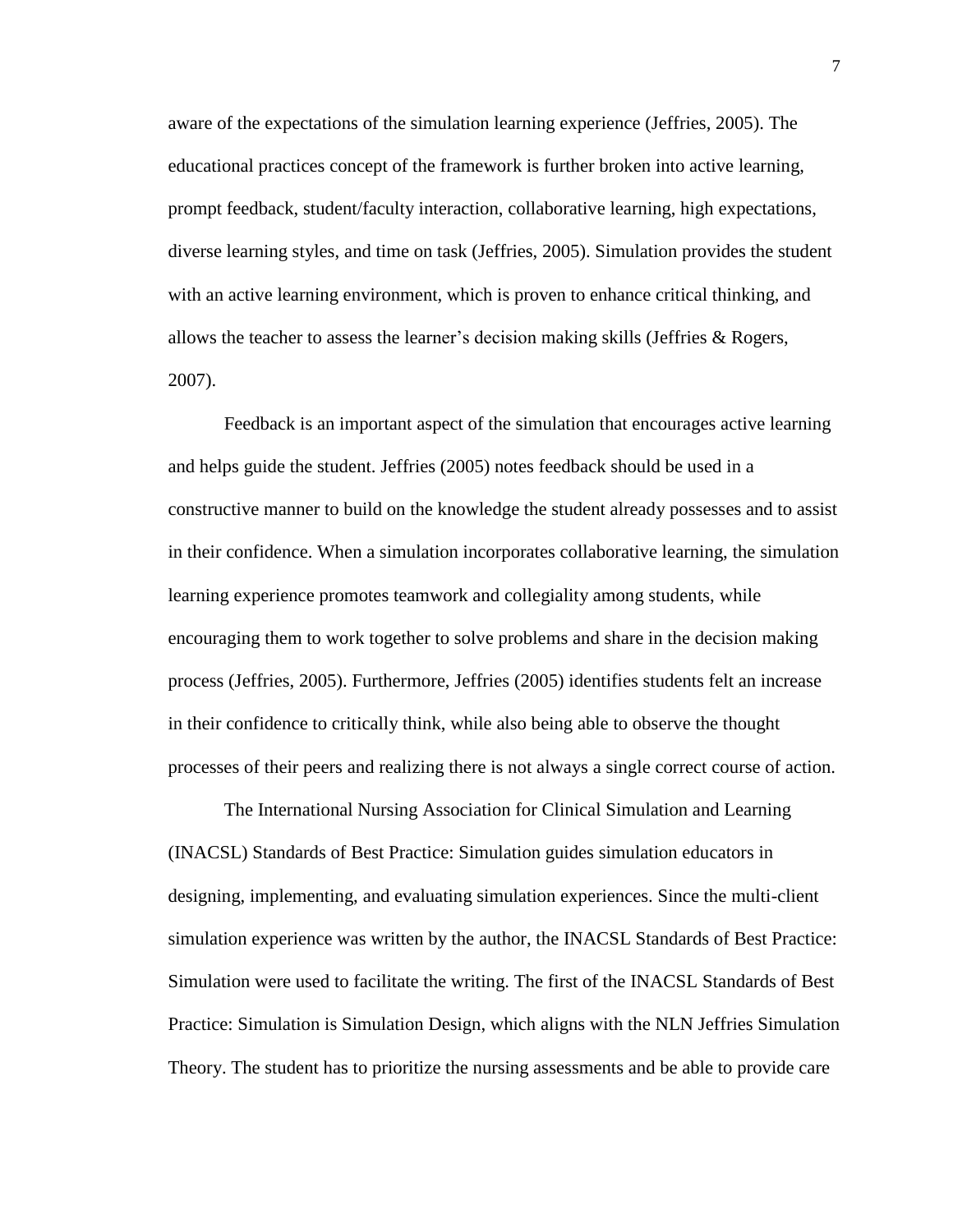based on those assessments in a more complex simulation experience (Jeffries & Rogers, 2007). Cues are provided, when needed, to direct the simulation or assist the students should they become stuck (Jeffries, 2005). Simulation design must include a debriefing or feedback session immediately following the simulation learning experience to support critical thinking development (INACSL Standards Committee, 2016; Jeffries, 2005; Jeffries & Rogers, 2007). Debriefing is a reflective process the students and facilitator engage in to explore the simulation experience. Jeffries (2005) notes debriefing "reinforces the positive aspects of the experience and encourages reflective thinking, allowing participants to link theory to practice, think critically, and discuss how to intervene professionally in very complex situations" (p. 101). The time spent during the debriefing should add to the learning for the participants. Simulations increase the selfconfidence of the learner and improve their clinical judgement, which they are able to translate into the clinical setting (Jeffries, 2005).

#### **Specific Aims**

The goal of this multi-client simulation experience was to enhance communication, prioritization, and clinical judgment skills of nursing students by utilizing the ISBAR communication tool and prioritizing care for up to four clients during the simulation experience.

#### **Methods**

This project utilized a descriptive, pretest posttest design aimed to evaluate communication, prioritization of client care, and clinical judgment skills in nursing students.

#### **Interventions**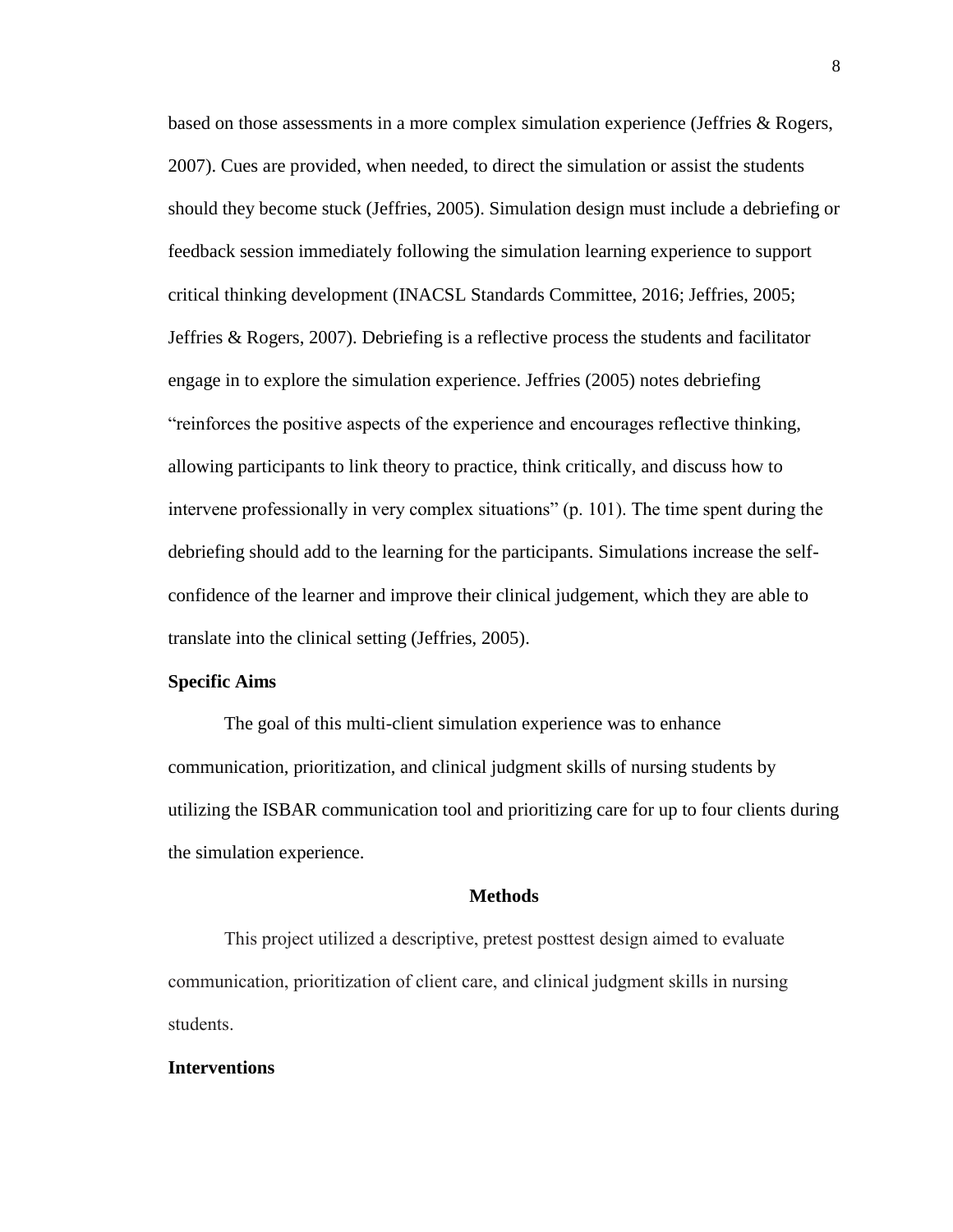Thirty-seven second year ADN students enrolled in a Complex Health Concepts course served as participants in this project. Participants were asked to complete the Perceived Competence Scale (PCS) before and after participating in a multi-client simulation experience. Participants completed the PCS anonymously, which assessed their perception of their competence in three areas: communication skills, prioritizing client care, and clinical judgment abilities.

Participants, divided into groups of two, then proceeded to participate in a multiclient simulation experience. To begin the multi-client simulation experience, participants were given hand-off report on four clients. There was no time limit; however, participants completed the multi-client simulation experience in  $45 - 75$  minutes.

The multi-client simulation experience was recorded to allow two faculty members to evaluate participants' communication and clinical judgement skills utilizing the ISBAR Interprofessional Communication Rubric (IICR) and LCJR. Following completion of the multi-client simulation, participants were then asked to complete the PCS again.

#### **Measurements**

The PCS is designed as a four question survey to assess participants' perceived competence of a specified concept. Questions are based on a 7-point Likert scale with answers ranging from "not true at all" to "very true". The PCS can be modified as needed for studying other behaviors with items worded slightly different for different target behaviors. The survey included 12 questions, with four questions for each concept (communication, prioritization, and clinical judgment). The PCS has a reported reliability of 0.80-0.90 (Center for Self-Determination Theory, 2021; Williams et al., n.d)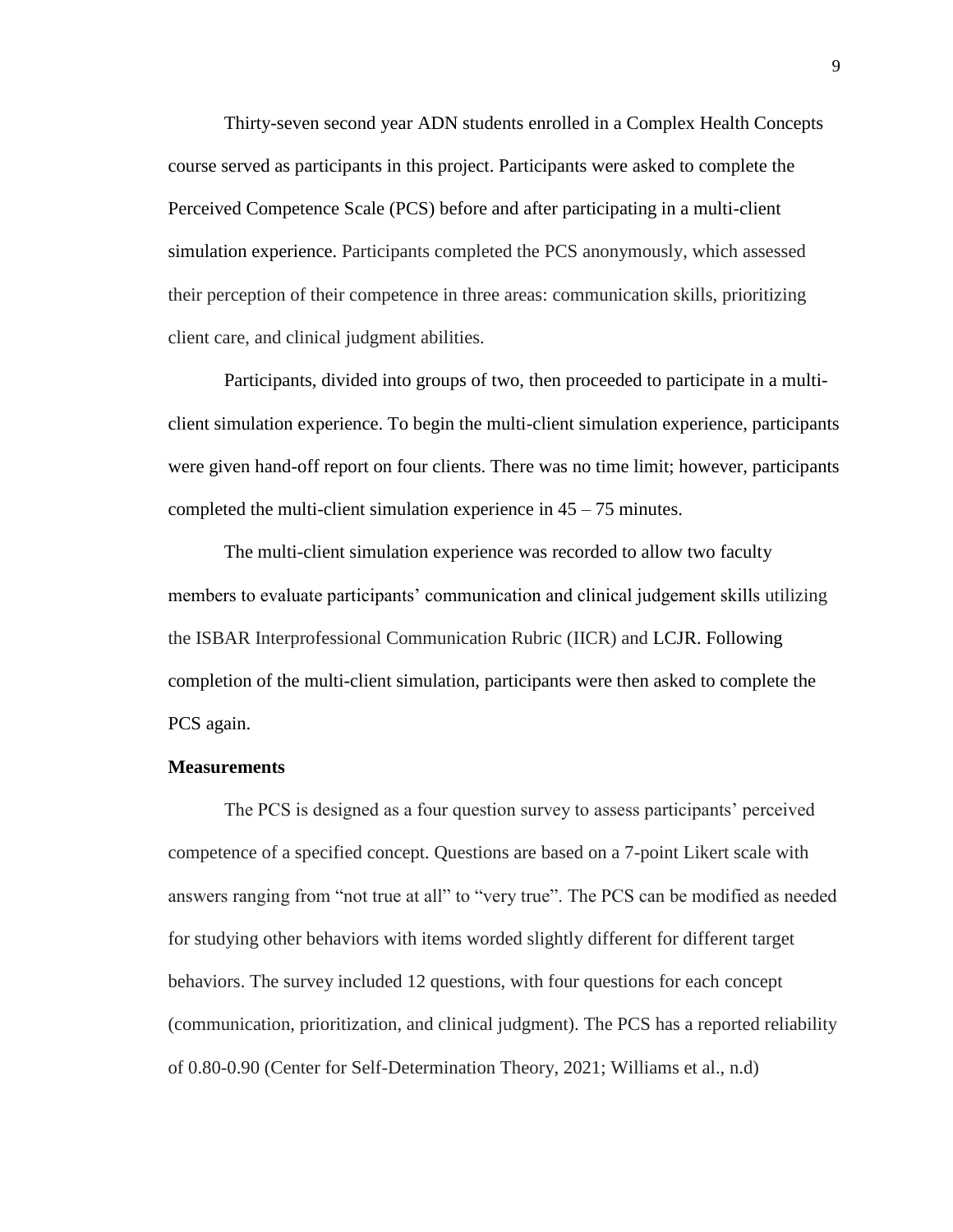The IICR is a 5-item evaluative rubric used to evaluate the individual's communication in the areas of identify, situation, background, assessment, and recommendation. The IICR places an emphasis on identifying the individual initiating the communication. Participants are rated 0-3 in each area to achieve an overall maximum score of 15. The higher the score, the higher the level of performance. Each aspect of ISBAR is scored based on the participant's implementation of each area. The reliability of the IICR is 0.79 and validity of 0.92 (Foronda et al., 2015).

The LCJR is an 11-item rubric used to assess clinical judgment. The LCJR is based on Tanner's (2006) Clinical Judgment Model addressing noticing, interpreting, responding, and reflection. The rubric looks at four main domains of effective noticing, effective interpreting, effective responding, and effective reflecting. Within the effective noticing domain there are three sub domains, which include focused observation, recognizing deviation from expected patterns, and information seeking. The effective interpreting domain looks at prioritizing data and making sense of data. Effective reasoning breaks down into calm, confident manner, clear communication, well-planned intervention/flexibility, and being skillful. Evaluation/self-analysis and commitment to improvement are the two sub categories of the effective reflecting domain. The LCJR rates individuals as beginning, developing, accomplished, or exemplary within each subdomain. The reported reliability of the LCJR ranges from 0.889-1 (Adamson et al., 2012).

The multi-client simulation was designed by the author, with input from senior level nursing faculty members in the ADN program. The INACSL Standards of Best Practice: Simulation was used to create the multi-client simulation experience. The first of the standards discusses simulation design, which details the importance of a needs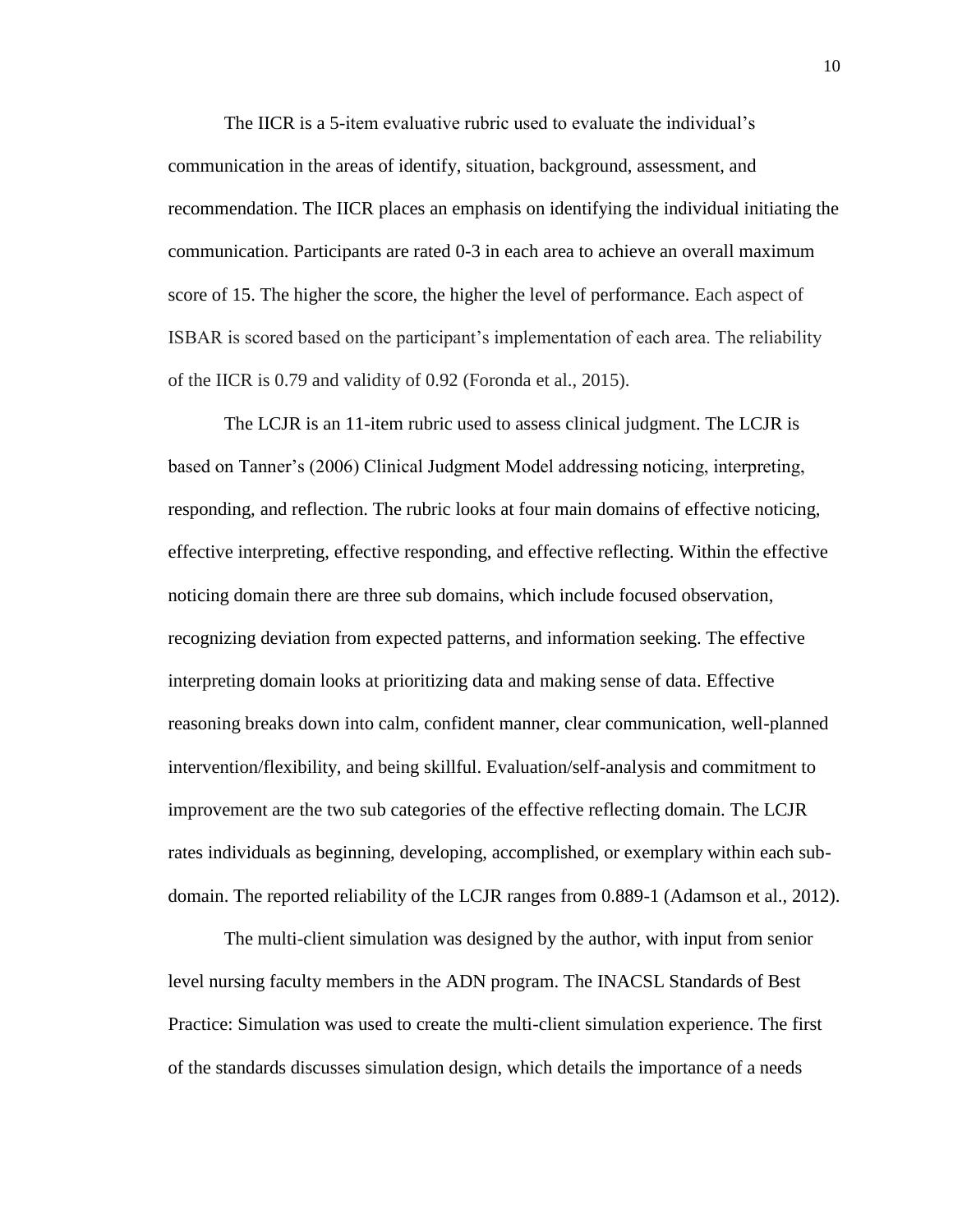assessment, measurable objectives, designing the scenario, maintaining participants at the center, pre-briefing, debriefing, evaluation, and a pilot test. Needs were addressed with the nursing faculty and the local hospital. Measurable objectives were determined in collaboration with the faculty chair. The scenario was designed based off of communication with the Chief Nursing Officer, Director of Learning and Organizational Development at the local hospital, and the nursing faculty. After the simulation was designed, nursing students who were less than one year removed from nursing school were asked to be a part of the pilot test of the simulation experience. The simulation was designed with pre-briefing and debriefing before and after, respectively. The author facilitated the pre-briefing and debriefing sessions. Evaluations were completed on the participants, as well as the simulation experience.

#### **Analysis**

Data was analyzed utilizing descriptive statistics and paired samples t-tests. Paired samples t-test were used to compare pre- and post-simulation scores on the PCS to determine if the participants had an increase in their perceived level of competence in communication, prioritization, and clinical judgment. Descriptive statistics were utilized to determine the scores on the IICR and LCJR. The IICR and LCJR were scored by two nursing faculty, who primarily work with first-year ADN students. The ISBAR was scored for an overall score for each participant. The scores were then averaged to determine the mean for each aspect of the rubric, in addition to an overall average for all participants. The LCJR identified students as beginning, developing, accomplished, and exemplary, which was then averaged based on all participants.

#### **Ethical Considerations**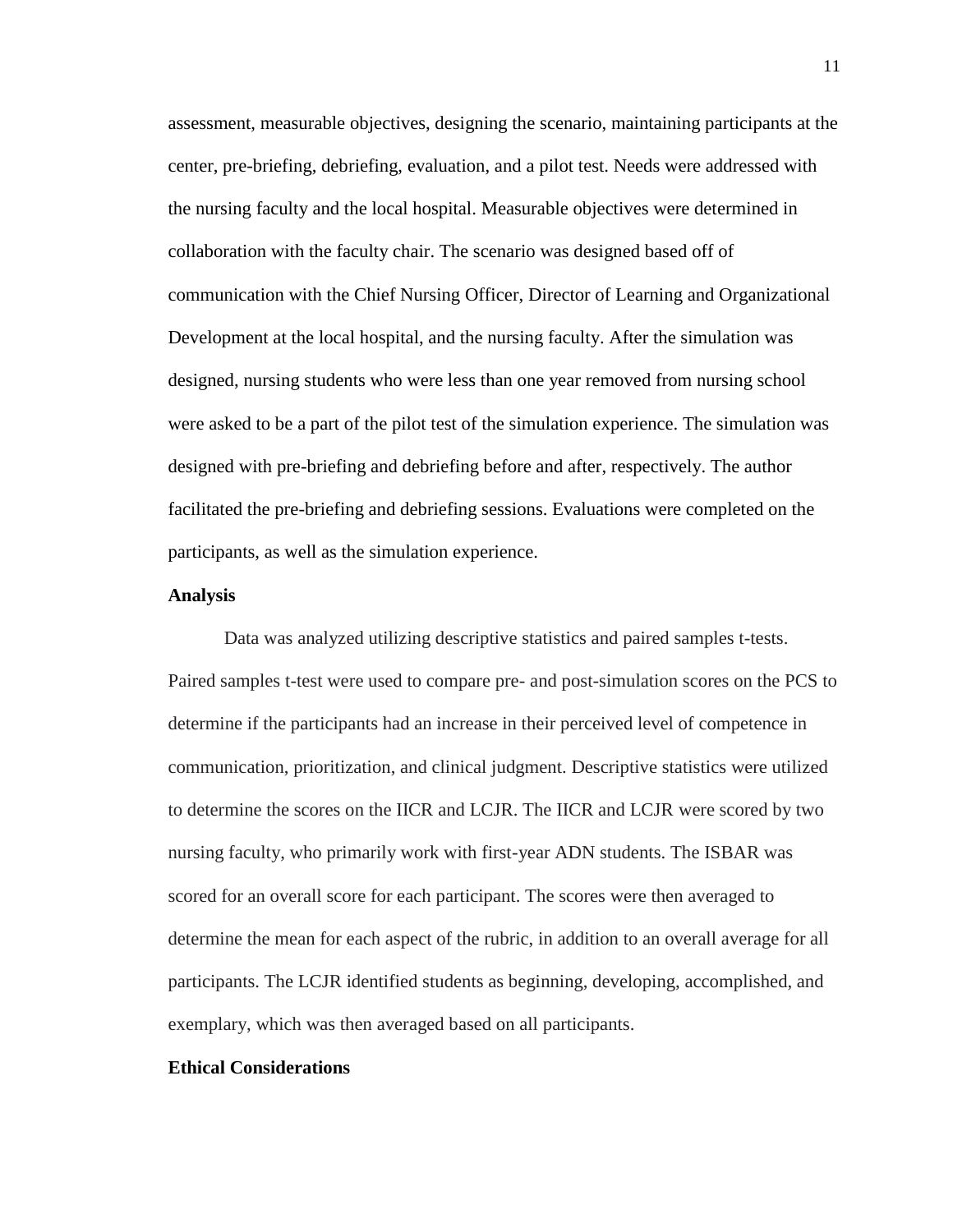Prior to the implementation of the project, Institutional Review Board approval was received. Participants were provided with informed consent. Participation in the simulation was required as a part of the course; however, completion of the surveys was anonymous and voluntary. There were no incentives provided for participating in the project.

#### **Results**

A paired-samples t-test was calculated to compare the mean pretest score to the mean posttest score of the PCS in reference to communication. The mean on the pretest was 4.66 ( $sd = 1.2$ ), and the mean on the posttest was 5.81 ( $sd = 1.2$ ). A significant increase from pretest to posttest was found  $(t(36) = -5.0029, p < .05)$ .

A paired-samples t-test was calculated to compare the mean pretest score to the mean posttest score of the PCS in reference to prioritization. The mean on the pretest was 5.19 ( $sd = 0.61$ ), and the mean on the posttest was  $6.22$  ( $sd = 0.63$ ). A significant increase from pretest to posttest was found  $(t(36) = -6.2648, p < .05)$ .

A paired-samples t-test was calculated to compare the mean pretest score to the mean posttest score of the PCS in reference to clinical judgment. The mean on the pretest was 5.36 ( $sd = 1.06$ ), and the mean on the posttest was 6.16 ( $sd = 0.65$ ). A significant increase from pretest to posttest was found  $(t(36) = -4.5, p < .05)$ .

The IICR scores the participants on a scale of 0 to 3 in each of the five domains with the highest possible score being 15. The average score of all participants was 7.70. The identify domain scored the lowest with participants averaging 0.89, while the situation domain averaged highest at 2.05. The background, assessment, and recommendation domains were all relatively close at 1.76, 1.86, and 1.14, respectively.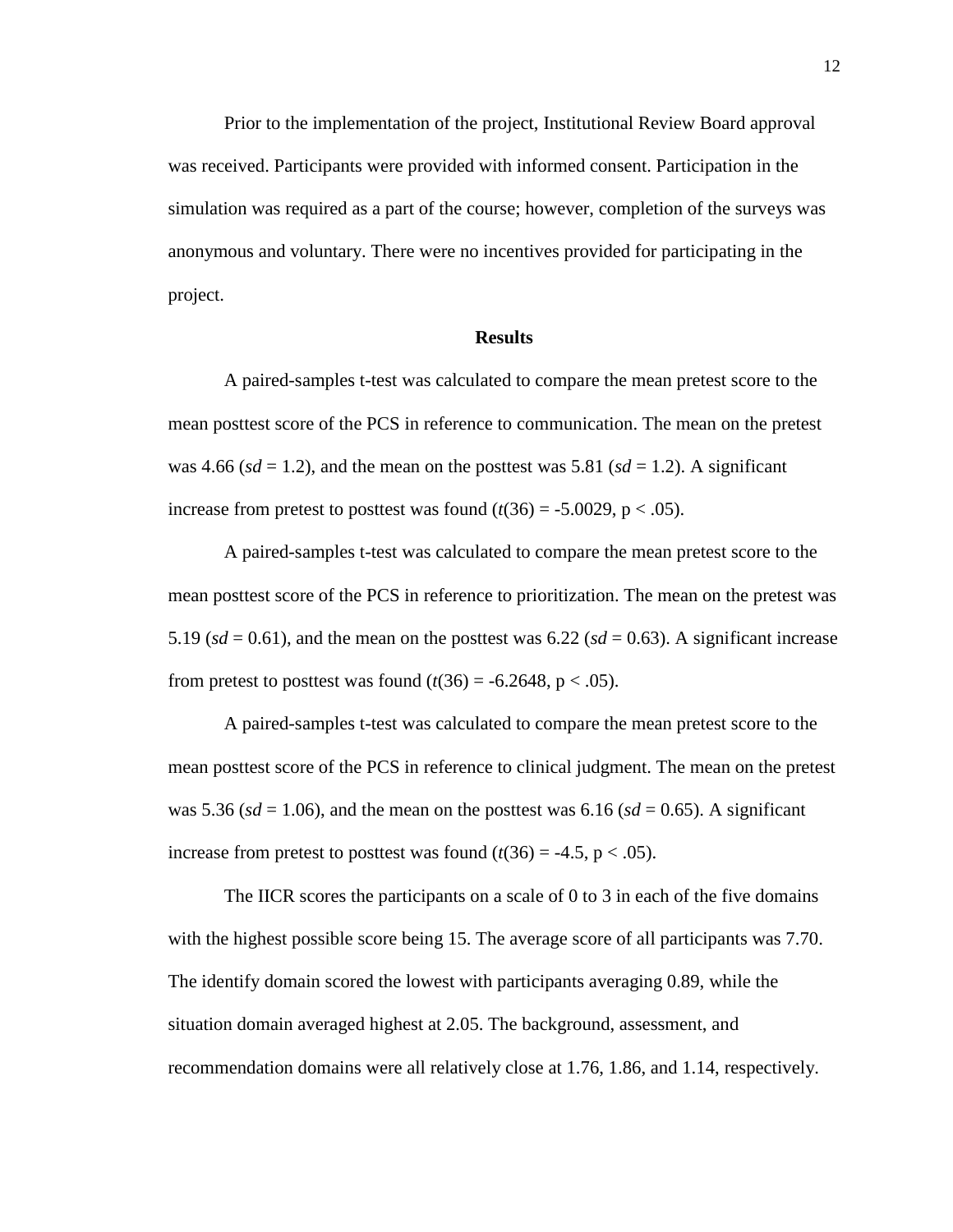On the LCJR, the majority of participants were rated developing in effective noticing with 9 participants being rated as accomplished. Nearly all participants were rated as developing or accomplished in the effective interpreting domain, which encompasses the prioritization of data component. The participants were rated nearly half as developing and half as advanced. In the effective responding and effective reflecting domains, the majority of participants were rated as developing or accomplished. Overall, the majority of participants were rated developing in regards to clinical judgment.

#### **Discussion**

The multi-client simulation experience proved to be beneficial in helping participants improve their perceived competence in communication, prioritization, and clinical judgment skills. While their perceived competence increased, there is still a need for continued practice with communication and clinical judgement. Due to the COVID-19 restrictions in place, face-to-face simulation options were not offered for the participants each semester. The simulation experience did prove the benefits of the faceto-face simulation, while also indicating the need for more practice and incorporation of ISBAR simulations across the curriculum. In addition to feeling more competent in their communication, participants felt more competent in their clinical judgment, which could improve client outcomes by recognizing client changes more quickly. With the majority of participants being scored as developing in their clinical judgment on the LCJR by evaluators, it provides an opportunity for faculty to incorporate the terminology and opportunities for enhancing clinical judgment in the classroom, laboratory, clinical, and simulation setting. While clinical judgment is discussed in the curriculum, it is not emphasized in the manner it could be.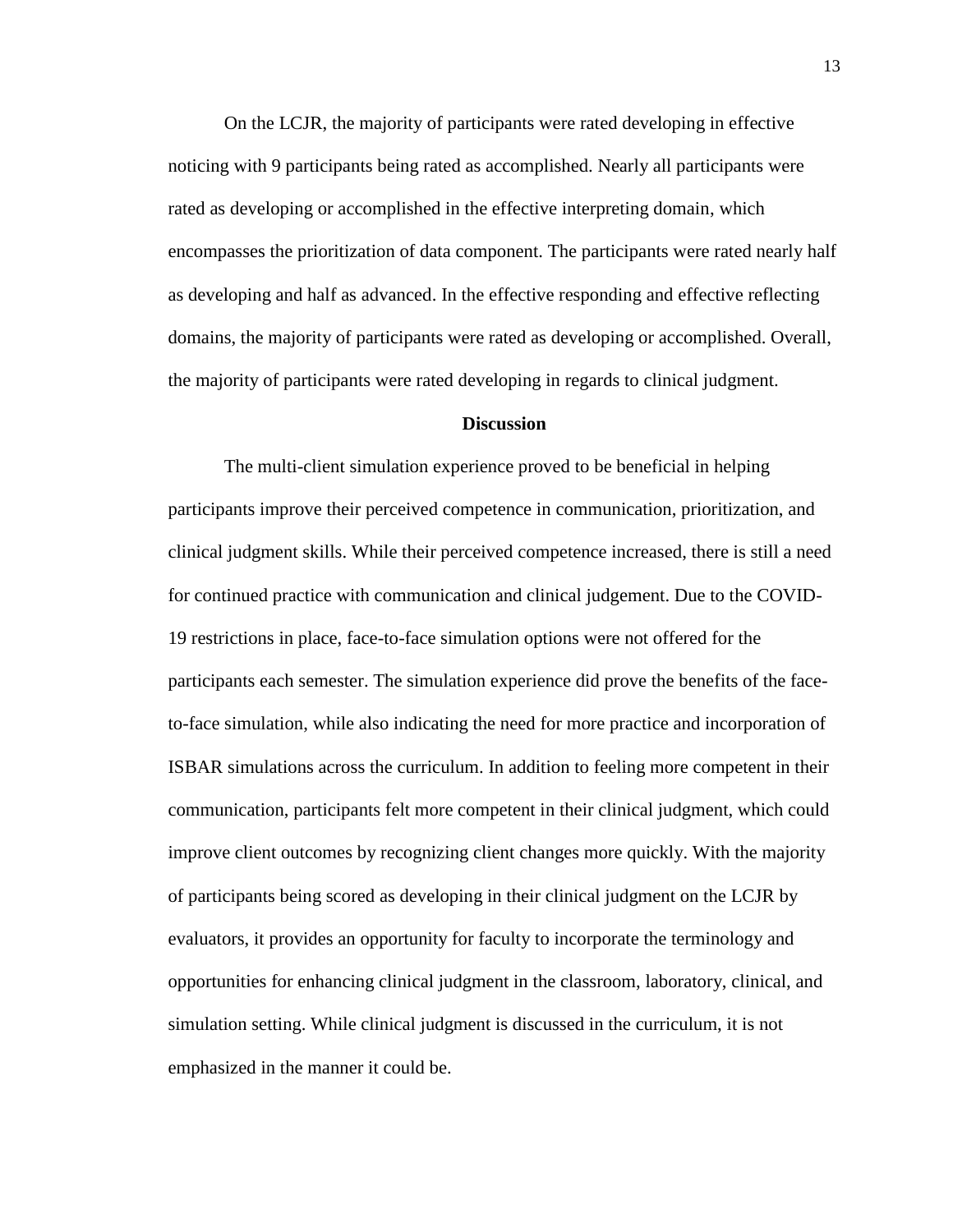In regards to skills performance, participants felt comfortable with the peripheral intravenous insertion and performed the skill satisfactorily; however, they were a little more hesitant with the PICC line dressing change and the nasogastric tube insertion due to the limited practice in the clinical setting. There is an opportunity for more incorporation in the simulated setting to help participants feel more confident in their skill performance. Many of the participants also felt the simulation experience improved their prioritization skills, which will hopefully transfer to the clinical practice setting. Additionally, opportunities are noticed for incorporating more prioritization activities into the classroom and laboratory setting.

#### **Limitations**

Limitations for this project included: 1) Small sample size, 2) Participants were from one ADN program, 3) A faculty member had to play the role of the healthcare provider due to lack of interprofessional opportunities, 4) This was the first multi-client simulation experience for both participants and faculty members involved in this project.

### **Conclusions**

The multi-client simulation experience will be implemented again in the spring semester for senior nursing students. Based on the data gathered, it would be beneficial to implement more communication activities for nursing students throughout the curriculum to assist in higher scores on the IICR. Working with didactic faculty to incorporate ISBAR into lecture content to improve familiarity and comfort with the ISBAR tool could prove to be beneficial. There is also a need for incorporating more clinical judgment scenarios in the classroom, lab, clinical, and simulation setting to help participants feel more competent in their clinical judgment abilities. In addition, there is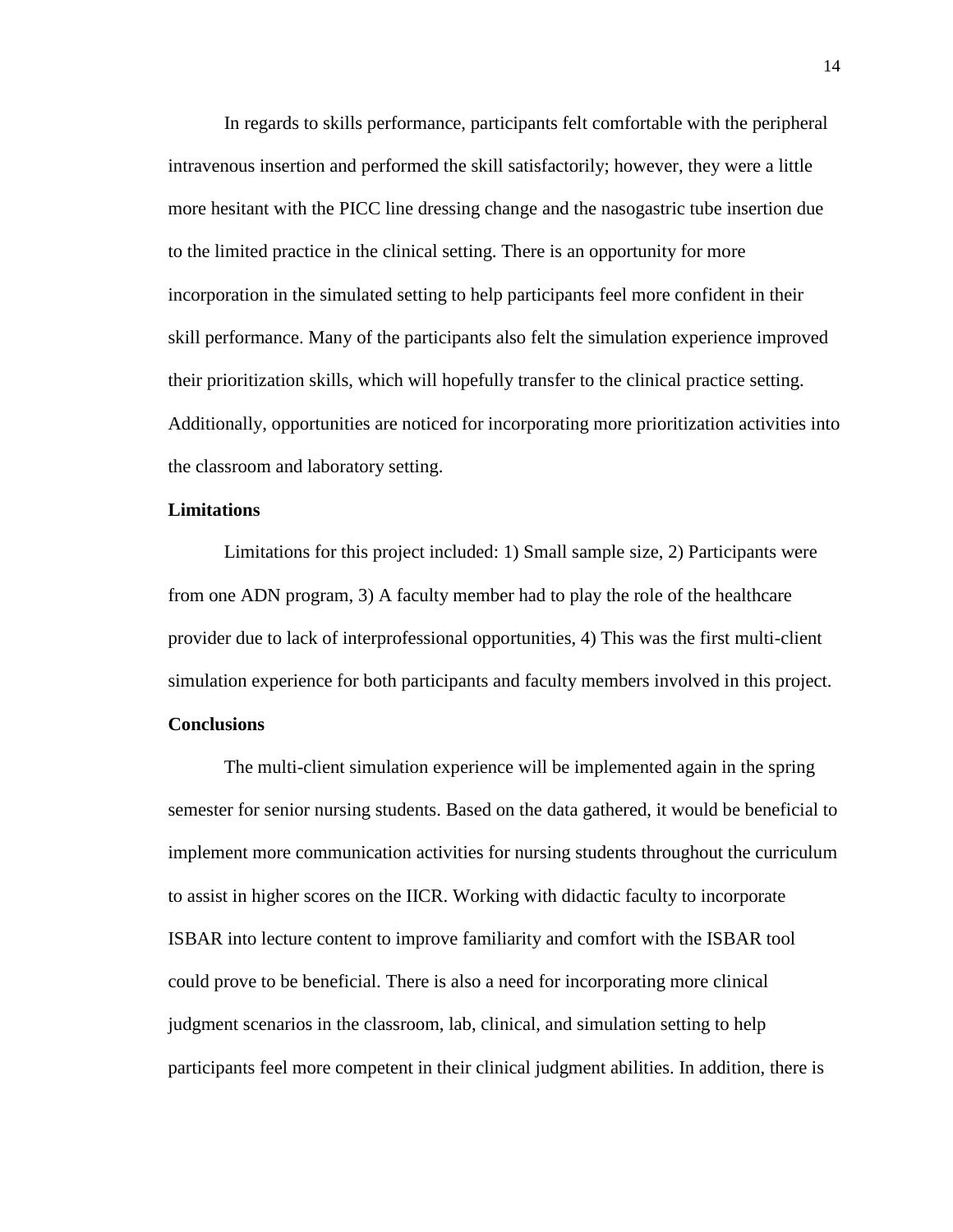an opportunity for faculty to ensure terminology is used correctly when highlighting and discussing clinical judgment.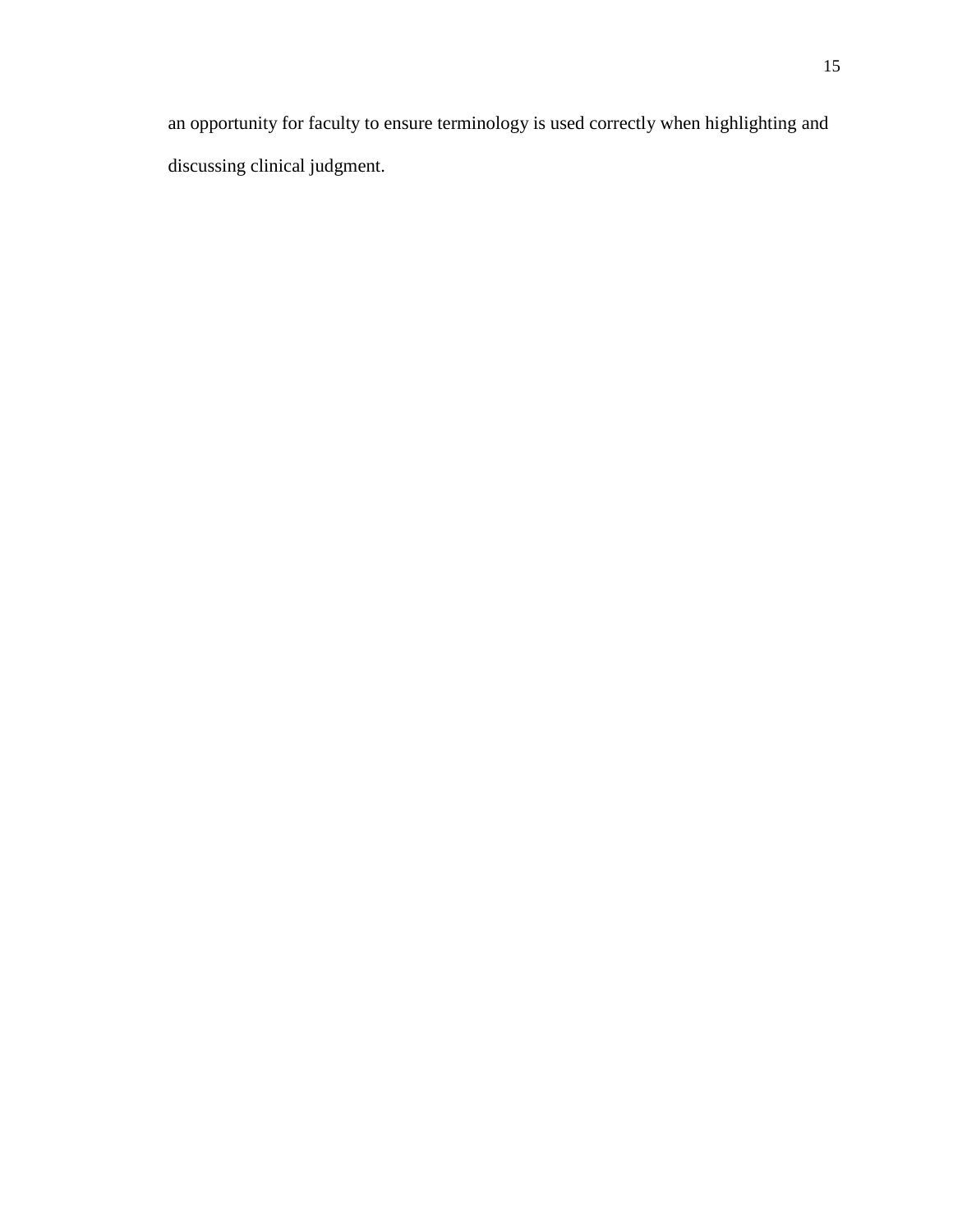#### **References**

- Adamson, K. A., Gubrud, P., Sideras, S., & Lasater, K. (2012). Assessing the reliability, validity, and use of the lasater clinical judgment rubric: Three approaches. *Journal of Nursing Education, 51*(2), 66-73. https://doi.org/10.3928/01484834- 20111130-03
- Center for Self-Determination Theory. (2021). *Perceived Competence Scales*. https://selfdeterminationtheory.org/perceived-competence-scales/
- Dreifuerst, K. T. (2012). Using debriefing for meaningful learning to foster development of clinical reasoning in simulation. *Journal of Nursing Education, 51*(6), 326-333. https://doi.org/10.3928/01484834-20120409-02
- Foronda, C. L., Alhusen, J., Budhathoki, C., Lamb, M., Tinsley, K., MacWilliams, B., Daniels, J., Baptiste, D. L., Reese, K. K., & Bauman, E. (2015). A mixedmethods, international, multisite study to develop and validate a measure of nurse-to-physician communication in simulation. *Nursing Education Perspectives, 36*(6), 383-388. https://doi.org/10.5480/15-1644
- Foronda, C., MacWilliams, B., & McArthur, E. (2016). Interprofessional communication in healthcare: An integrative review. *Nurse Education in Practice, 19*, 36-40. https://dx.doi.org/10.1016/j.nepr.2016.04.005

Forsberg, E., Ziegert, K., Hult, H., & Fors, U. (2014). Clinical reasoning in nursing, a think-aloud study using virtual patients – A base for an innovative assessment. *Nurse Education Today, 34*, 538-542.

http://dx.doi.org/10.1016/j.nedt.2013.07.010

Gonzalez, L. (2018). Teaching clinical reasoning piece by piece: A clinical reasoning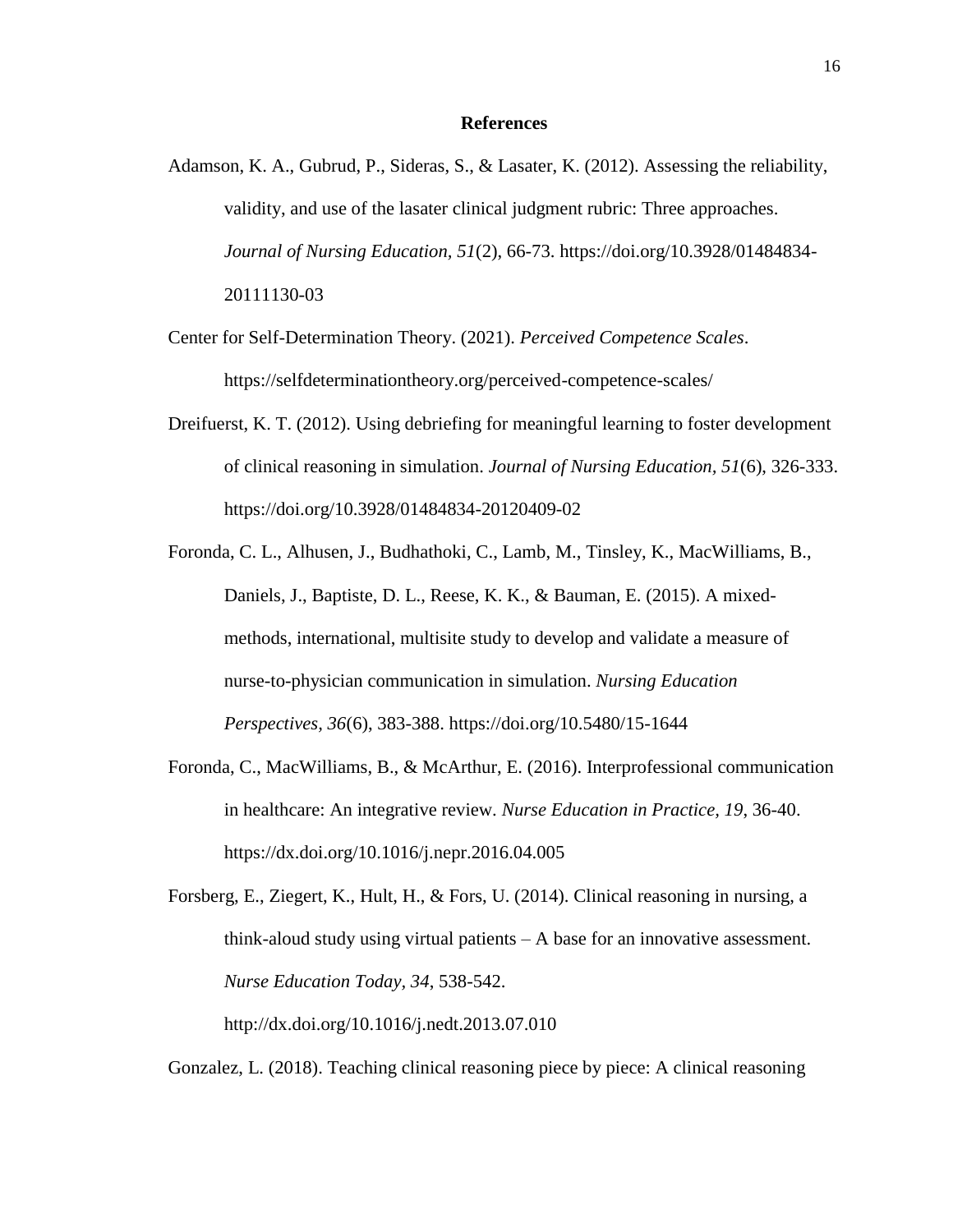concept-based learning method. *Journal of Nursing Education, 57*(12), 727-735. https://doi.org/10.3928/01484834-20181119-05

- Harmon, M. M., & Thompson, C. (2015). Clinical reasoning in pre-licensure nursing students. *Teaching and Learning in Nursing, 10*, 63-70. http://dx.doi.org/10.1016/j.teln.2014.12.001
- Hunter, S., & Arthur, C. (2016). Clinical reasoning of nursing students on clinical placement: Clinical educators' perceptions. *Nurse Education in Practice, 18*, 73- 79. http://dx.doi.org/10.1016/j.nepr.2016.03.002
- INACSL Standards Committee. (2016). INACSL standards of best practice: Simulation<sup>SM</sup> Simulation design. *Clinical Simulation in Nursing, 12(S), S5-S12.* http://dx.doi.org/10.1016/j.ecns.2016.09.005
- Jeffries, P. R. (2005). A framework for designing, implementing, and evaluating simulations used as teaching strategies in nursing. *Nursing Education Perspectives, 26*(2), 96-103.
- Jeffries, P. R., & Rogers, K. J. (2007). Theoretical framework for simulation design. In P. R. Jeffries (Ed.), *Simulation in nursing education: From conceptualization to evaluation*, (pp. 21-33). National League for Nursing.
- Jensen, R. (2013). Clinical reasoning during simulation: Comparison of student and faculty ratings. *Nurse Education in Practice, 13*, 23-28. http://dx.doi.org/10.1016/j/nepr/2012.07.001
- Jessee, M. A. (2018). Pursuing improvement in clinical reasoning: The integrated clinical education theory. *Journal of Nursing Education, 57*(1), 7-13. https://doi.org/10.3928/01484834-20180102-03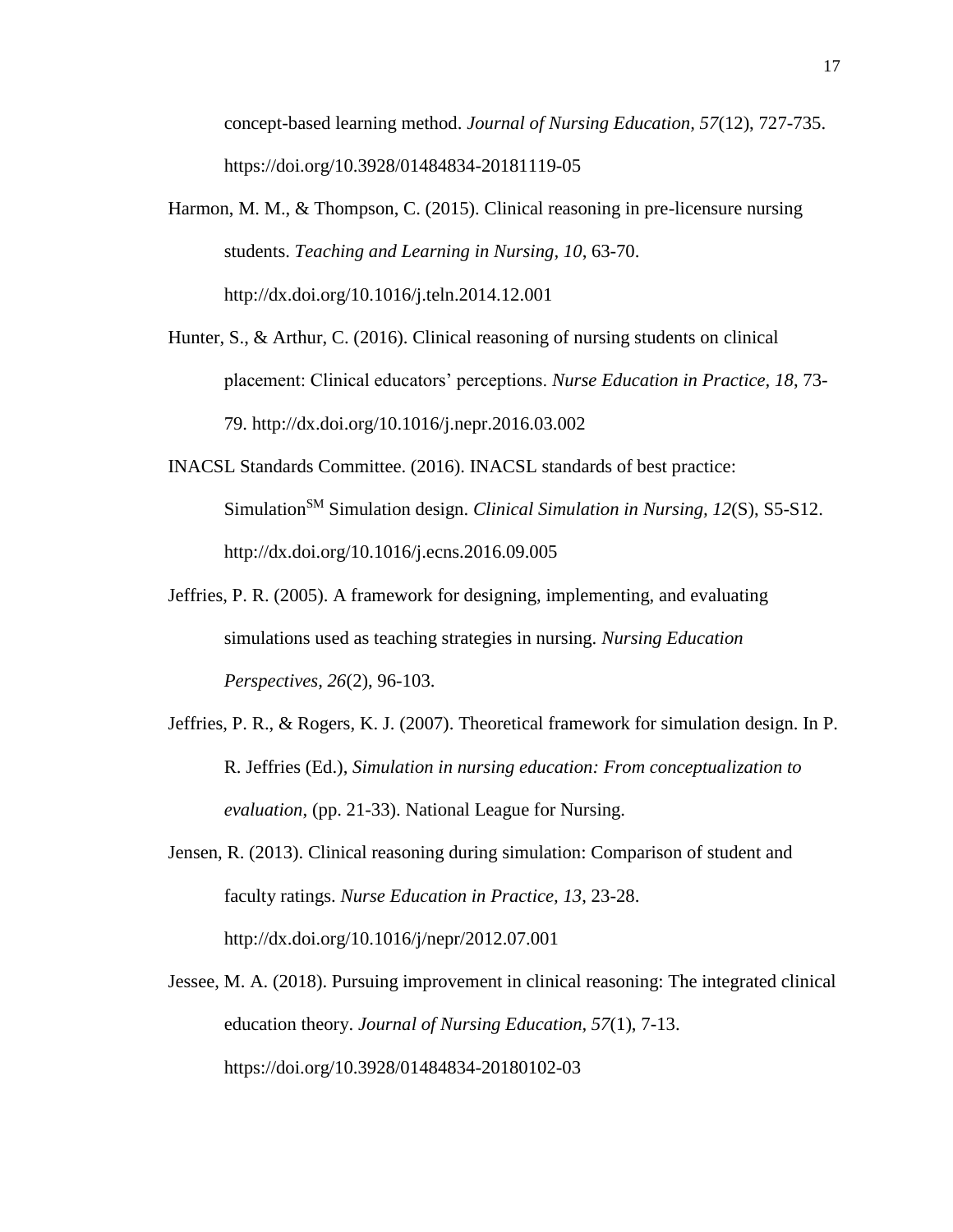- Koharchik, L., Caputi, L., Robb, M., & Culleiton, A. L. (2015). Fostering clinical reasoning in nursing students: How can instructors in practice settings impart this essential skill? *American Journal of Nursing, 115*(1), 58-61.
- Lapkin, S., Levett-Jones, T., Bellchambers, H., & Fernandez, R. (2010). Effectiveness of patient simulation manikins in teaching clinical reasoning skills to undergraduate nursing students: A systematic review. *Clinical Simulation in Nursing, 6*(6), e207 e222. https://doi.org/10.1016/j.ecns.2010.05.005
- Levett-Jones, T., Hoffman, K., Dempsey, J., Yuen-Sim Jeong, S., Noble, D., Norton, C. A., Roche, J., & Hickey, N. (2010). The 'five rights' of clinical reasoning: An educational model to enhance nursing students' ability to identify and manage clinically 'at risk' patients. *Nurse Education Today, 30*, 515-520. https://doi.org/10.1016/j.nedt.2009.10.020
- Macauley, K., Brudvig, T. J., Kadakia, M., & Bonneville, M. (2017). Systematic review of assessments that evaluate clinical decision making, clinical reasoning, and critical thinking changes after simulation participation. *Journal of Physical Therapy Education, 31*(4), 64-75.

https://doi.org/10.1097/JTW.0000000000000011

Monagle, J. L., Lasater, K., Stoyles, S., & Dieckmann, N. (2018). New graduate nurse experiences in clinical judgment: What academic and practice educators need to know. *Nursing Education Perspective, 39*(4), 201-207. https://doi.org/10.1097/01.NEP.0000000000000336

Muntean, W. J. (2012). *Nursing clinical decision-making: A literature review.* National